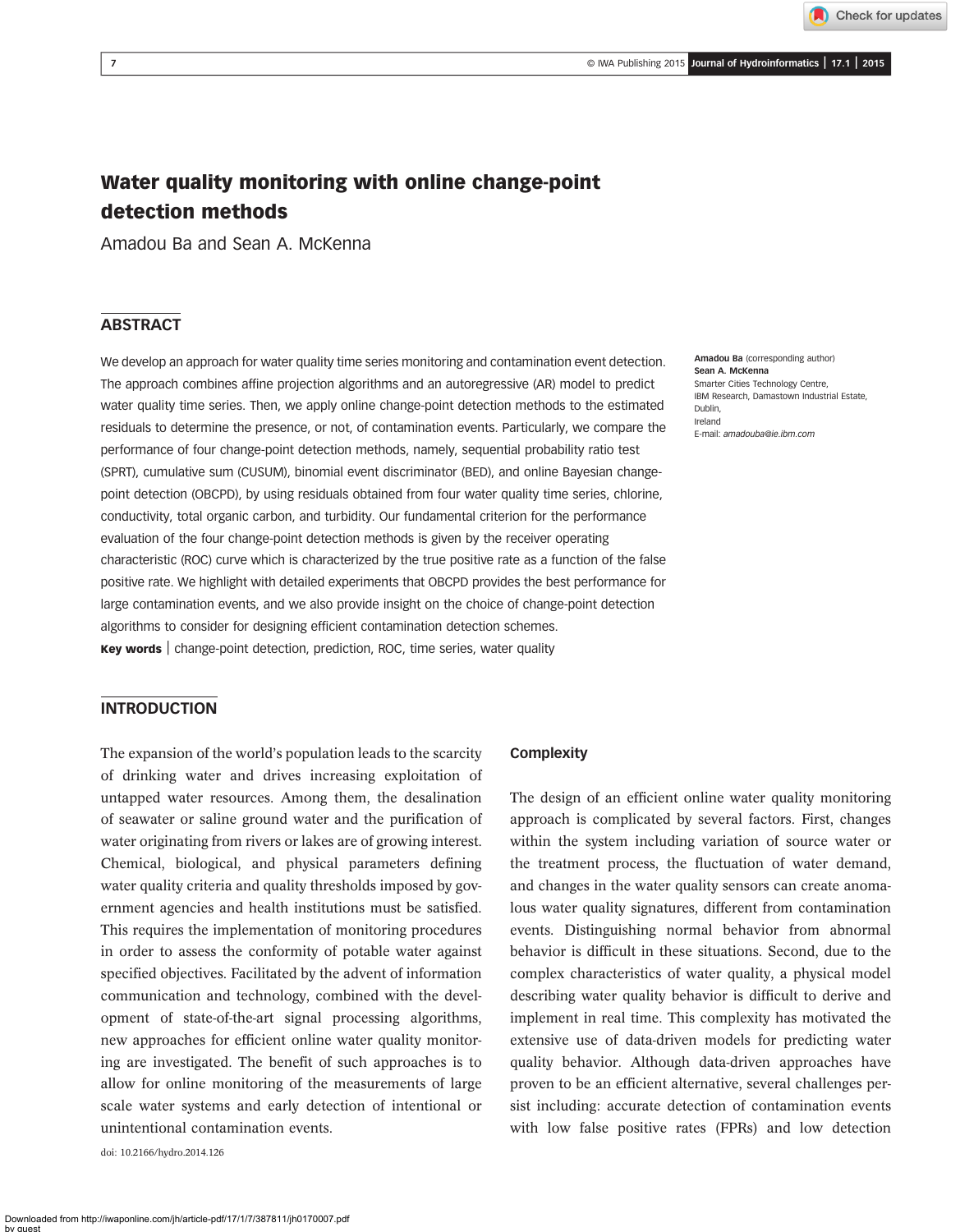latency; definition of an adequate trade-off between sensitivity to contamination events and remaining insensitive to non-event changes; characterization of faults due to water quality sensor failures, numerical algorithmic instabilities and water process operation. In an attempt to alleviate some of these challenges, research in both forecasting and monitoring has been conducted.

### Water quality forecasting and monitoring

Time series forecasting algorithms have seen widespread application in hydrology. As examples, Yu et al.  $(2004)$  combine a support vector machine with chaos theory to analyze chaotic time series, and [Phoon](#page-12-0) et al.  $(2002)$  explore an inverse method to forecast nonlinear time series. In a similar vein, artificial neural network methods have been applied in [Palani](#page-12-0) et al. (2008) to forecast water quality data. To detect contamination events, classification methods have also been widely examined. As an example, [Yang](#page-12-0)  $et$   $al.$  (2009) develop a real-time method for contaminant detection and classification, while [Branisavljevic](#page-12-0) et al.  $(20\text{H})$  examine a context classification method for real-time anomaly detection. A real-time, threshold-based approach for detecting intentional contamination events is proposed by [Byer](#page-12-0)  $(2005)$ . Studies concerning attributes of water quality sensors in the framework of contamination events have also been investigated; for more details see [McKenna](#page-12-0) et al.  $(2006)$ , [Hatzikos](#page-12-0) et al. (2007), [Yang](#page-12-0) et al. (2009) and [Koch &](#page-12-0) [McKenna \(](#page-12-0)2010). Work on the subject is presented in various reports and reviews, for example [Grayman](#page-12-0)  $et$   $al.$  ( $1988$ ), [Hasan](#page-12-0) et al. (2004, 2005), [Chau \(](#page-12-0)2006), [Murray](#page-12-0) et al. (2010) and [Perelman](#page-12-0) et al.  $(2012)$ . A general framework for event detection is to combine a forecasting method with an algorithm that can analyze the residuals of the forecast to determine the onset of an event. Change-point detection methods provide a means of event determination and are being applied for water quality monitoring.

### Change-point detection

Change-point detection methods have been the subject of intensive research investigations. Due to their sequential nature and their adequacy to address online problems, sequential probability ratio test (SPRT; [Wald](#page-12-0)  $1945$ ), cumulative sum (CUSUM; [Page](#page-12-0)  $1954$ ), and generalized likelihood ratio (GLR; Willsky  $&$  Jones 1976) are among the most popular frequentist change-point detection methods. The commonality of these widely used algorithms is that the logarithm of the likelihood ratio between two consecutive intervals, for the same time series, is monitored and a change-point is declared whenever these intervals possess different statistical properties. In spite of their widespread success for practical applications, their major limitation comes from their dependence on the knowledge of probability distribution functions (pdf) of the data. Furthermore, other approaches, such as spectral based methods ([Adak](#page-12-0) 1998), maximum likelihood estimation ([Guralnik &](#page-12-0) [Srivastava](#page-12-0) 1999), and subspace identification ([Katayama](#page-12-0) ) have also been explored. The limitation of all these change-point detection methods is that they rely on prespecified thresholds, which are difficult to establish a priori. However, most of the Bayesian change-point detection (BCPD) approaches have been used in an offline setting for retrospective studies, which means that the entire data set is required before computation of the probability of change-point. To overcome these limitations, and those of the frequentist methods, online BCPD (OBCPD) approaches have been introduced by [Adams & MacKay](#page-12-0)  $(2007).$ 

The purpose of this paper is to provide an efficient methodology for water quality monitoring and contamination event detection. We review a recent development in time series forecasting and use it to forecast different water quality time series. The performance of four change-point detection algorithms is compared using residuals from the forecast. Note that the change-point detection algorithms examined here can be applied to residuals derived from any predictive modeling algorithm. We place emphasis on the smallest detectable contaminant, and the rate of false and true positives, which are characterized by the receiver operating characteristic (ROC) curve. Particularly, we show that our methodology is able to distinguish normal operation changes from contamination events. For each change-point detection method, and a particular contamination event, we provide the ROC curve. The remainder of the paper is organized as follows. The following section, 'Water quality time series prediction', presents the time series prediction method used to learn the parameters of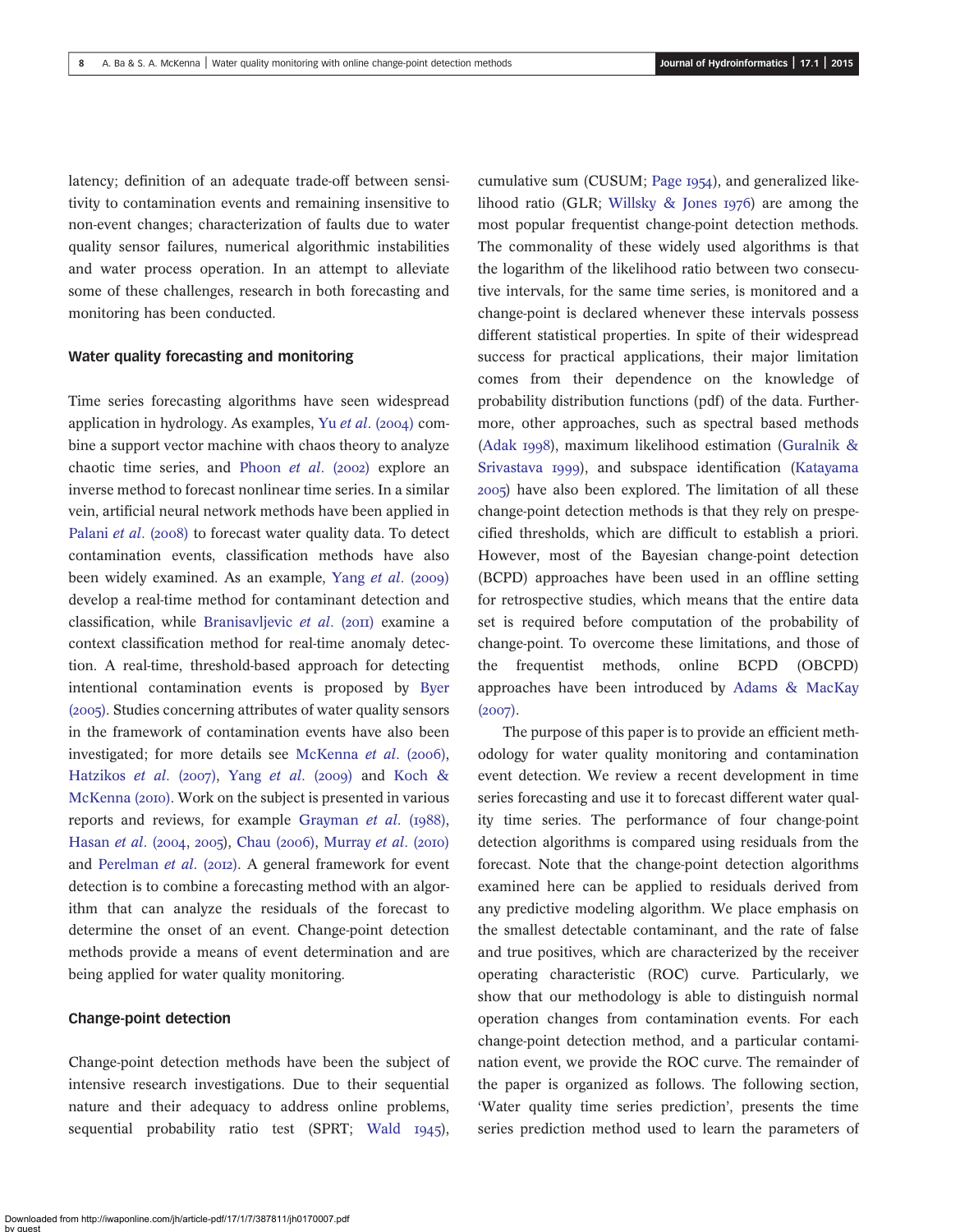the autoregressive (AR) model describing the water quality data. Next is 'Water quality time series monitoring', which introduces the frequentist approaches used in this paper, namely SPRT and CUSUM as well as the binomial event discriminator (BED) and the OBCPD. This is followed by 'Application of change-point detection methods to water quality data' in which the experiments with water quality time series are examined. The final section provides conclusions and future work.

### WATER QUALITY TIME SERIES PREDICTION

We model our water quality time series with an AR model, then we apply affine projection algorithms (APA) to learn the parameters of the model. An AR model with  $l$  AR terms (Box *[et al](#page-12-0).* 2013) can be written as

$$
y_t = \sum_{i=1}^l w_i y_{t-i} + \epsilon_t,
$$

where  $\{w_i\}_{i=1}^l$  are fixed parameters and  $\epsilon_t$  is the noise with mean zero and variance  $\sigma^2$ . Here, we use APA to estimate, for each water quality time series, the parameters  $w_i$ and the associated residuals. APA consider that the output  $y_t$ is linearly related to the input vector  $x_t = [x_t, x_{t-1}, \dots, x_{t-M+1}]^T \in \mathbb{R}^{M \times 1}$  by the model (1)

$$
y_t = \mathbf{x}_t^T \mathbf{w}_t + \boldsymbol{\epsilon}_t, \tag{1}
$$

where M is the length of the filter,  $w_t = [w_{0,t},$  $w_{1,t}, \ldots, w_{M-1,t}]^T$  is the parameter vector to learn, and  $\epsilon_t$  is an independent and identically distributed additive noise. Upon arrival of each new input  $x_t$  and output  $y_t$ , the objective is to determine  $\hat{w}_t$ , the estimate of the parameter vector  $w_t$  that minimizes predictive error. To this end, we use the block matrix  $X_t = [x_t, x_{t-1}, \ldots, x_{t-M+1}]$ , the desired output  $y_t = [y_t, y_{t-1}, \dots, y_{t-M+1}]^T$ , and the estimate of the noise vector  $\varepsilon_t = [\epsilon_t, \epsilon_{t-1}, \dots, \epsilon_{t-M+1}]$ . The APA allows recursive estimation of the parameter vector and the associated noise as follows:

$$
\hat{\mathbf{w}}_t = \hat{\mathbf{w}}_{t-1} + \alpha \mathbf{X}_t^T \left( \mathbf{X}_t \mathbf{X}_t^T + \gamma \mathbf{I} \right)^{-1} \hat{\boldsymbol{\varepsilon}}_t,\tag{2}
$$

$$
\hat{\varepsilon}_t = \mathbf{y}_t - \mathbf{X}_t^T \; \hat{\mathbf{w}}_{t-1} \,. \tag{3}
$$

The parameter  $\gamma$  is applied as a regularization term for the solution and  $\alpha$  is the iteration step size. For more details on APA and its extension to adaptive regularization, see [Ba](#page-12-0) [& McKenna \(](#page-12-0)2013).

### WATER QUALITY TIME SERIES MONITORING

We present in this section the frequentist algorithms, SPRT and CUSUM, the BED and the OBCPD.

### Frequentist approaches for change-point detection

Frequentist approaches are based on hypothesis testing, and they are designed to signal an alert when a change-point occurs. We present two frequentist approaches, derived from Wald's hypothesis testing, used here for water quality time series monitoring, namely SPRT and CUSUM.

#### Sequential probability ratio test

SPRT is a sequential testing hypothesis that tests and allows determination between a hypothesis  $H_0$  versus an alternative hypothesis  $H_1$  ([Wald](#page-12-0) 1945). We consider that  $H_0$  is the hypothesis corresponding to the absence of contamination, and  $H_1$  the hypothesis in the presence of contamination. If we assume that the hypothesis  $H_0$  is described by the statistics  $\theta = \theta_0$ , and the hypothesis  $H_1$ : $\theta \neq \theta_0$ , then the test statistic is the logarithm of the likelihood ratio  $S_t$  between the two hypotheses, and is expressed as

$$
S_t = S_{t-1} + \log \frac{f_{\theta_1}(\epsilon_t)}{f_{\theta_0}(\epsilon_t)},
$$
\n(4)

where  $S_0 = 0$  and  $\log f_{\theta_1}(\epsilon_t) / f_{\theta_0}(\epsilon_t)$  is the logarithm likelihood ratio for the residual at time t, with  $f_{\theta_0}$  the probability density function for the hypothesis  $H_0$ , and  $f_{\theta_1}$ the probability density function for the hypothesis  $H_1$ . Here, we consider that  $f$  is a Gaussian distribution. The SPRT stops in favor of  $H_0$  if the lower bound A is crossed with an error rate  $a$ , and  $H_1$  if the upper bound  $B$  is crossed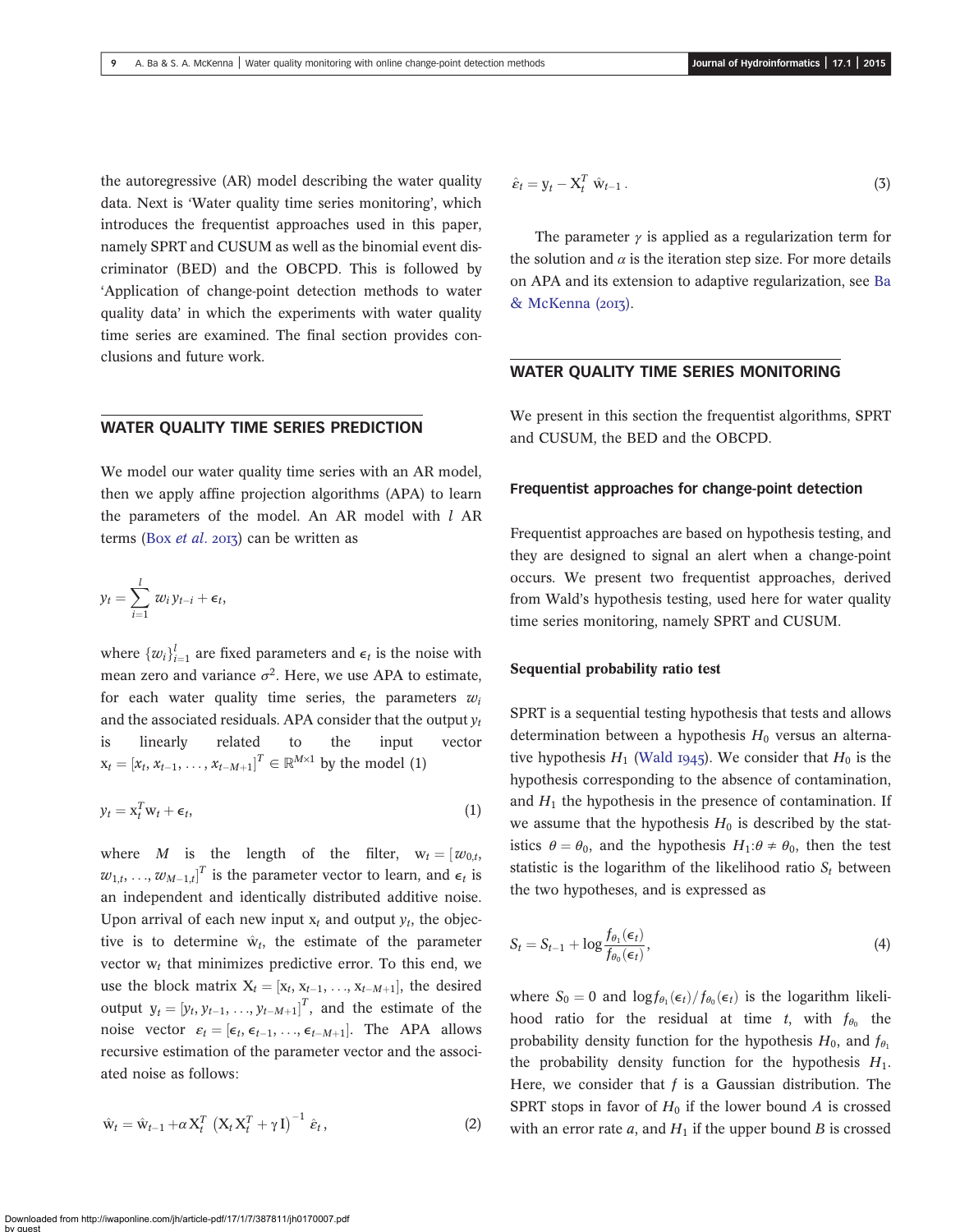with an error rate  $b$ . The lower and upper bounds  $A$  and  $B$ are defined by

$$
A = \log \frac{b}{1-a} \text{ and } B = \log \frac{1-b}{a}.
$$
 (5)

The time  $l$  at which a change-point occurs is characterized by the change in the  $S_t$  sign. In summary, if we consider that our decision rule is  $d_t$  and our stopping time is  $\tau$ , then the SPRT is defined as

$$
d_t = \begin{cases} 0, & \text{if } S_t \le A, \\ 1, & \text{if } S_t \ge B, \\ \text{no decision} & \text{if } A < S_t < B. \end{cases} \tag{6}
$$

If the decision rule  $d_t = 0$  there is no anomaly, conversely if  $d_t = 1$  there is an anomaly

$$
\tau = \min\{t: (d_t = 1) \cup (d_t = 0)\}.
$$
\n(7)

#### Cumulative sum test

CUSUM considers as input the sequence of residuals  $\{\epsilon_t\}_{t=1}^k$ , which has a probability density function  $f_\theta$ . In this study  $f$  is considered as a Gaussian distribution, where  $\epsilon_1, \ldots, \epsilon_{l-1}$  are independent and identically distributed residuals with a density  $f_{\theta_0}$ , and  $\epsilon_l$ , ...,  $\epsilon_k$  are independent and identically distributed variables having a density  $f_{\theta_1}$ , where  $l$  is the time at which the change-point occurs and is provided by the following relation:

$$
l = \inf\{t : g_t \ge h_0\},\tag{8}
$$

and  $h_0$  is a pre-defined threshold,  $g_0 = 0$  and  $g_t$  is given by:

$$
g_t = \left(g_{t-1} + \log \frac{f_{\theta_1}(\epsilon_t)}{f_{\theta_0}(\epsilon_t)}\right)^+ \text{ where } a^+ = \max(0, a). \tag{9}
$$

Binomial event discriminator

The BED uses a binomial failure model to aggregate residuals over consecutive time steps into a declaration of an event or not ([McKenna](#page-12-0) et al. 2007). For each time step, the absolute value of the residual is compared with a threshold, ζ, and classified as an outlier or not. The probability of a water quality anomaly (event) occurring at time  $t$  is calculated as the cumulative probability of the binomial distribution

$$
P(E_t|r_t, W, p_f) = \sum_{i=0}^{N_r} b(r; W, p_f),
$$
\n(10)

where each outlier,  $r$ , is considered a failure within a window containing W time steps, and representing the number of trials in the binomial model,  $i$  is the time instant and  $N_r$  is the number of trials. The resulting  $P(E_t)$  is compared with a probability threshold,  $h$ , to determine existence of an event. The probability of an individual failure occurring in any time step is fixed at  $p_f$ . In application here, the residuals within a moving window of length,  $S_W$ , representing the number of time steps over which the data are standardized, are standardized prior to use. The standardization is achieved by dividing the residual by its standard deviation within  $S_W$ .

### Bayesian approach to change-point detection

In Adams & MacKay  $(2007)$ , the authors develop an online version of OBCPD. Here, OBCPD allows us to detect the time at which the statistical properties of water quality time series change because of the presence of contamination events. With OBCPD, the objective is, given a sequence of residuals from the time instant 1 up to  $t, \varepsilon_t = \varepsilon_{1:t}$ , to predict the next water quality residual

$$
p(\epsilon_{t+1}|\varepsilon_t) = \sum_{r_t} p(\epsilon_{t+1}|r_t, \epsilon_t^{(r)}) p(r_t|\varepsilon_t), \qquad (11)
$$

with

$$
p(r_t|\varepsilon_t) = \frac{1}{p(\varepsilon_t)} \sum_{r_{t-1}} p(r_t|r_{t-1}) p(\varepsilon_t|r_{t-1}, \varepsilon_t^{(r)}) p(r_{t-1}, \varepsilon_{t-1}). \tag{12}
$$

where  $r_t$  represents the 'run length', a run length is the number of data in a 'run', and a 'run' is the current data back to the most recent change-point,  $\epsilon_t \in \mathbb{R}^d$  is a *d*-dimensional residual at time *t*. The notation  $\epsilon_t^{(r)}$ 

Downloaded from http://iwaponline.com/jh/article-pdf/17/1/7/387811/jh0170007.pdf by guest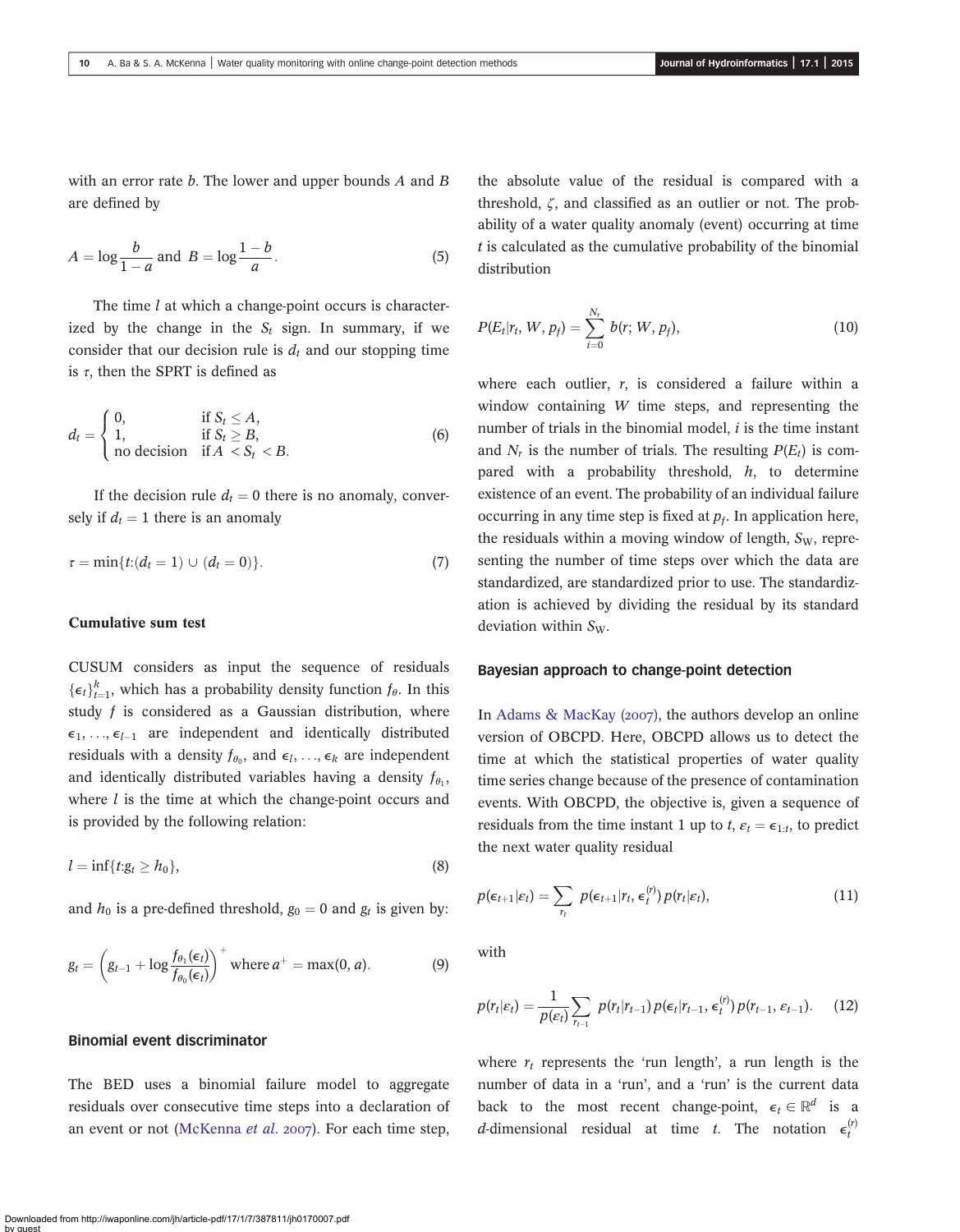represents the residuals  $\epsilon_t$  associated to the run length r. To compute the probability of change-point  $p(\epsilon_{t+1}|\epsilon_t)$  let us examine in more detail Equations (11) and (12). In Equation (12) we consider that the predictive probability  $p(\epsilon_t | r_{t-1}, \epsilon_t^{(r)})$  is a Student's *t*-distribution with a probability function given by

$$
p(\epsilon_t | \mu_t, \sigma_t^2, v_t) = \frac{\Gamma(\frac{v_t+1}{2})}{\Gamma(\frac{v_t}{2})} \frac{1}{\sqrt{v_t \pi}} \left[ 1 + \frac{1}{v_t} \left( \frac{\epsilon_t - \mu_t}{\sigma_t} \right)^2 \right]^{-(\frac{v_t+1}{2})},
$$
\n(13)

where  $\mu_t$  is the center,  $\sigma_t$  the standard deviation and  $v_t$  the degree of freedom. If we consider that the residuals follow a normal gamma distribution, therefore  $v_t = 2 \alpha_t$ ,  $\sigma_t^2 = \beta_t \kappa_t + 1/\alpha_t \kappa_t$ , where the updating rule for the center  $\mu_t$ , the precision  $\alpha_t$ , the shape  $\kappa_t$ , and the scale  $\beta_t$  is given by

$$
\mu_{t+1} = \frac{\kappa_t \mu_t + \epsilon_t}{\kappa_t + 1},\tag{14}
$$

$$
\alpha_{t+1} = \alpha_t + 0.5, \tag{15}
$$

$$
\kappa_{t+1} = \kappa_t + 1, \tag{16}
$$

$$
\beta_{t+1} = \beta_t + \frac{1}{2} \left( 1 + \frac{\kappa_t (\epsilon_t - \mu_t)^2}{\kappa_t + 1} \right). \tag{17}
$$

We showed here how we evaluate at each time step the next residual knowing the statistics of the previous one. Next, we provide an insight into the determination of  $p(r_t|r_{t-1})$ . We consider that at each time step either there is a change point and the run length drops to zero,  $r_t = 0$ , or there is no change and the run length continues to grow,  $r_t = r_{t-1} + 1$ . To determine the probability of the run length at time  $t$  conditional on the run length at time  $t-1$ ,  $p(r_t|r_{t-1})$ , we use a 'hazard function' H. A hazard function  $H$  is defined as an event rate at time  $t$  conditional on survival until time  $t$ 

$$
p(r_t|r_{t-1}) = \begin{cases} H(r_{t-1} + 1), & \text{if } r_t = 0\\ 1 - H(r_{t-1} + 1), & \text{if } r_t = r_{t-1} + 1\\ 0, & \text{otherwise} \end{cases}
$$
(18)

where  $H(\tau)$  is the hazard function at time  $\tau$ , in our case the hazard function is constant at  $H(\tau) = 1/\lambda$ , where  $\lambda$  is the time scale.

In the absence of a change-point, we use all the quantities described above to arrive at

$$
p(r_t = r_{t-1} + 1, \varepsilon_t) = p(r_{t-1}, \varepsilon_{t-1}) p(\varepsilon_t | \mu_t, \sigma_t^2, v_t)^{(r)} (1 - H(r_{t-1})).
$$
\n(19)

In the presence of change-points Equation (19) becomes

$$
p(r_t = 0, \varepsilon_t)
$$
  
=  $\sum_{r_{t-1}} p(r_{t-1}, \varepsilon_{t-1}) p(\varepsilon_t | \mu_t, \sigma_t^2, \nu_t)^{(r)} (H(r_{t-1})).$  (20)

Using Equations (19) and (20) it is possible to determine the probability distribution of the run length conditional on the sequence of the residual from the initial sample up to time  $t$ , Equation (12). Finally, knowing all the aforementioned equations it is possible to evaluate Equation (21) with the maximum a posteriori and obtain the evolution of the run length

$$
t = \underset{1:t}{\operatorname{argmax}} \ p(r_t|\varepsilon_t). \tag{21}
$$

## APPLICATION OF CHANGE-POINT DETECTION METHODS TO WATER QUALITY DATA

We analyze the performance of the four change-point detection methods introduced previously. First, we incorporate contamination events into the measured background data. Then, we apply the APA to learn the coefficients of the AR model describing the water quality time series. The obtained residuals are subsequently used with the changepoint detection methods to monitor water quality.

### Data set

We experiment using four water quality time series, which have been selected due to these parameters having extensive use in online water quality monitoring. These data are taken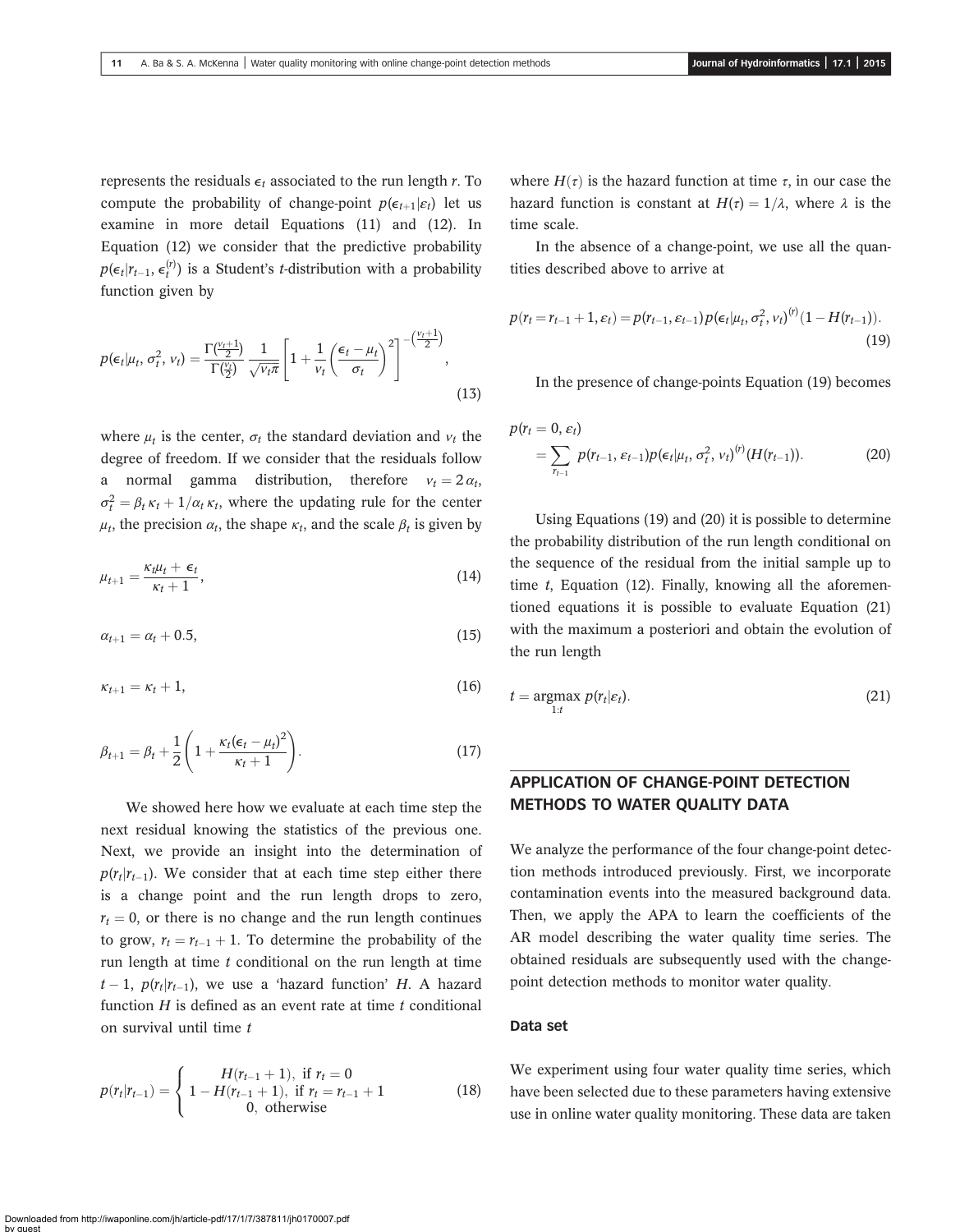<span id="page-5-0"></span>from the 'Station C' data set supplied as part of the Event Detection System Challenge organized by the US Environ-mental Protection Agency ([EPA](#page-12-0) 2013). All signals are collected at the same location in an operating water distribution network with a 2-minute sampling rate. The measured signals are as follows.

- Chlorine: Chlorine is used in the majority of drinking water networks as a disinfectant to eliminate microbial and other contaminants. Typical values are maintained between 0.5 and 1.0 mg/L.
- Conductivity: Measures the ability of water to transmit an electrical current and is a measure of the amount of dissolved solids in the water. Typical values in drinking water networks range from 50 to 500 μS/cm.
- Total organic carbon (TOC): Gives the amount of organic carbon dissolved in the water. Organic carbon in water is generally from decaying naturally occurring organic matter in the source waters. TOC levels are generally below 10 mg/L.
- Turbidity: Measures the water clarity and is often subject to sharp increases due to changes in flow that suspend sediment within the water. Typical values are near 0.0 with short-lived increases to 5.0 NTU or more being common.

The background values of these water quality parameters can be altered by the presence of contaminants added to the water (see Hall  $et$   $al.$   $2007$ ). Therefore, the objective is to monitor these variables in real-time and rapidly and accurately detect any abnormal situations.

### Contamination events

We simulate contamination events by adding a series of anomalous water quality values to the observed background data. These are added with a function that allows the sharpness of the anomaly start and end along with the length and amplitude of the anomaly to be controlled by the user (see [Murray](#page-12-0) et al. 2010)

$$
x_E(t) = x_B(t) + \delta E_{\text{ind}} \sigma_x E_{\text{max}},
$$

where  $x_E(t)$  and  $x_B(t)$  are the water quality signal in the event and background forms, respectively. The parameters  $E_{ind}$ 

and Emax determine respectively the location and the deviation from the background of the contamination. The parameter  $\delta$  is set to  $-1.0$  or 1.0 to define the direction of the signal deviation away from the background. Values of  $E_{\text{ind}}$  are taken from the Gaussian cumulative distribution function (cdf) with a width specified in the number of time steps to allow for a sharper or more gradual change from and back to the background levels. The maximum deviation from the background is given by  $\sigma_x$  E<sub>max</sub>, where  $\sigma_x$  is the standard deviation of the background signal. In the experiments reported here, events are added to the background at every 110 time steps (220 minutes) with a maximum strength of 1, a total length of 16 time steps (32 minutes) and a transition from background to full strength over six time steps (12 minutes).

#### Tuning parameters

We present the tuning parameters that have been used, and which allow the figures that will be presented in the next subsection to be obtained. Recall that both SPRT and CUSUM consider the knowledge of the pdf of the data. Here, we use Gaussian pdf, where in the absence of contamination the mean and variance of our data are respectively given by  $\mu_0$  and  $\sigma_0$ , which are determined by computing respectively the mean and standard deviation of the signal of interest, and in the absence of contamination. They change to  $\mu_1$  and  $\sigma_1$  in the presence of contamination, and in this study we consider that  $\mu_1 = 5 \mu_0$ and  $\sigma_1 = 30 \sigma_0$  for all the measurements except the TOC, where  $\mu_1 = 5 \mu_0$  and  $\sigma_1 = 5 \sigma_0$ . A and B were computed by using Equation (5), and determine the thresholds for SPRT, the threshold for the CUSUM test is given by  $h_0$ . We summarize the values of the tuning parameters for the SPRT and CUSUM in Table 1. As mentioned previously,

Table 1 | SPRT and CUSUM tuning parameters

| <b>Variable</b> | $\mu_0$ | $\mu_1$ | $\sigma_0$ | $\sigma_1$ | $h_0$ | A    | В  |
|-----------------|---------|---------|------------|------------|-------|------|----|
| Chlorine        | 0.01    | 0.05    | 0.01       | 0.03       | 5     | $-1$ | 5. |
| Conductivity    | 0.01    | 0.05    | 0.01       | 0.3        | 5     | $-1$ | 5. |
| TOC             | 0.01    | 0.5     | 0.1        | 0.5        | 5     | $-1$ | 5. |
| Turbiditv       | 0.01    | 0.05    | 0.01       | 0.3        | 5     | $-1$ | 5  |
|                 |         |         |            |            |       |      |    |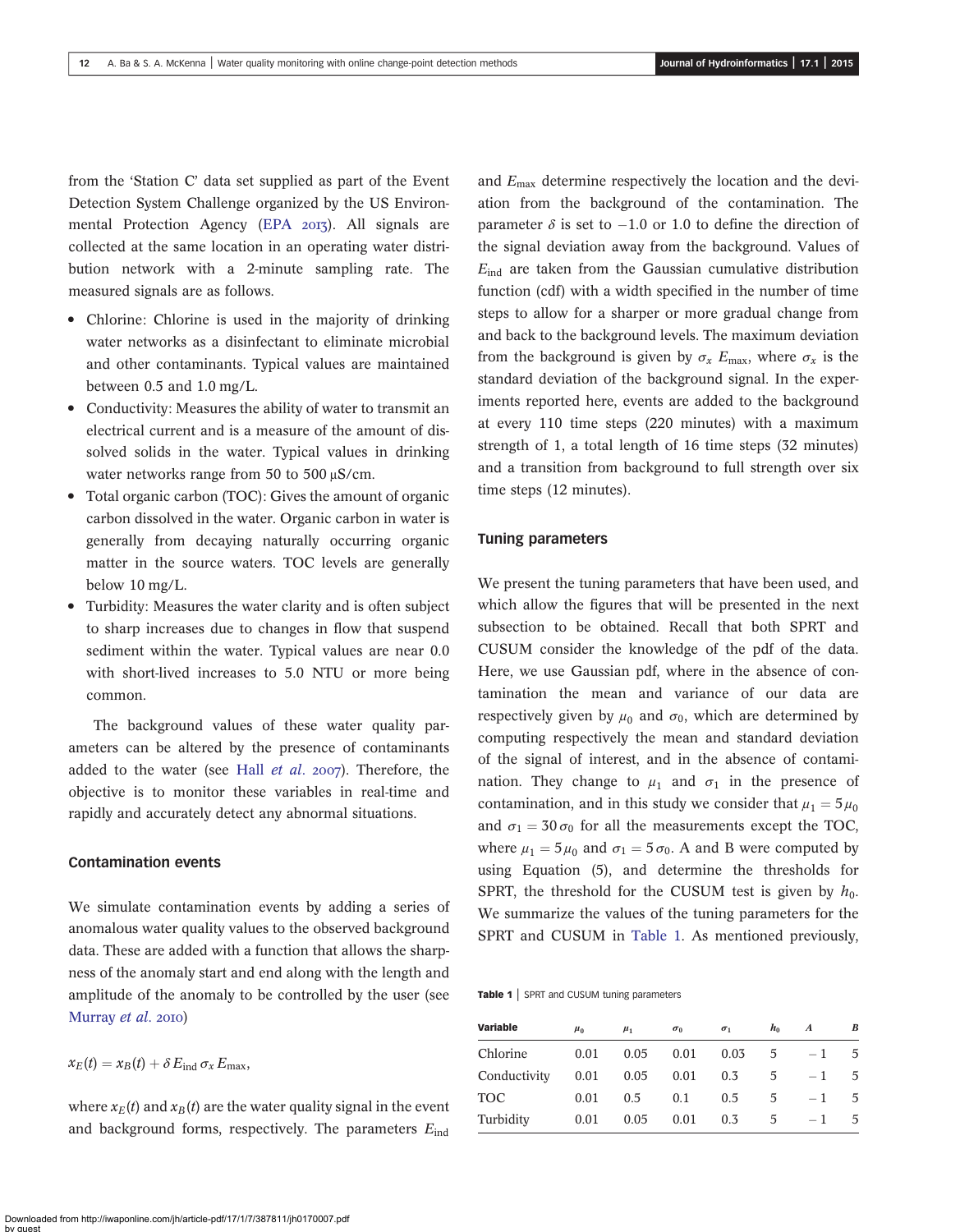<span id="page-6-0"></span>the BED considers as tuning parameters the threshold  $\zeta$ , the window W, the probability of failure  $p_t$ , and the threshold  $h$ ; the probability of failure has been fixed at 0.5. This choice is driven by the trade-off that one wishes to establish between the number of false alarms and the number of missed detections. For OBCPD (Table 2), the initial tuning parameters are the center  $\mu$ , the precision  $\kappa$ , the shape  $\alpha$ , the scale  $\beta$ , and the hazard rate  $H$ ; for these tuning parameters we fix  $\mu = 0$ ,  $\alpha = 1$ ,  $\kappa = 1$  for all the water quality parameters and we attribute them the same hazard rate  $H = 10$ , except for the conductivity  $H = 100$ , which is due to the fact that the conductivity measurements present more noise than the rest of the measurements. For the scale  $\beta$ , the initial parameter has been determined empirically. In all cases, these parameters are set without any measurements of the contamination events, as would be the case in an actual application. The parameters for the BED are given as follows:  $\zeta = 1$ ,  $W = 10$ ,  $p_f = 0.5$ ,  $h = 0.2$ . These tuning parameters are maintained intact for all the water quality parameters.

### Results

We present the results of our experiments using the aforementioned tuning parameters for each of the water quality time series. Through Figures 1–[6:](#page-7-0) (a) shows the raw data; (b) presents the raw data and the incorporated contaminants; (c) provides the residuals obtained from the prediction results and in the presence of contaminations; (d), (e), (f), (g) depict respectively the results obtained with the SPRT, the CUSUM, the BED, and the OBCPD. The y-axes, for (d), (e), (f), (g) show respectively the computed sequential probability ratio, the computed CUSUM, the computed probability with the binomial distribution, and the computed run length.

#### Table 2 | OBCPD

| <b>Variable</b> | $\mu$ | $\alpha$ | К | ß      | H   |
|-----------------|-------|----------|---|--------|-----|
| Chlorine        |       |          |   | 0.0005 | 10  |
| Conductivity    | O     |          |   | 12     | 100 |
| <b>TOC</b>      |       |          |   |        | 10  |
| Turbidity       |       |          |   | 0.0005 | 10  |



**Figure 1** Chlorine concentration event detection: (a) raw data, (b) with contaminants, (c) estimated residuals, (d)–(g) results from four change-point detection methods.



**Figure 2** | Conductivity concentration event detection: (a) raw data, (b) with contaminants, (c) estimated residuals, (d)–(g) results from four change-point detection methods.



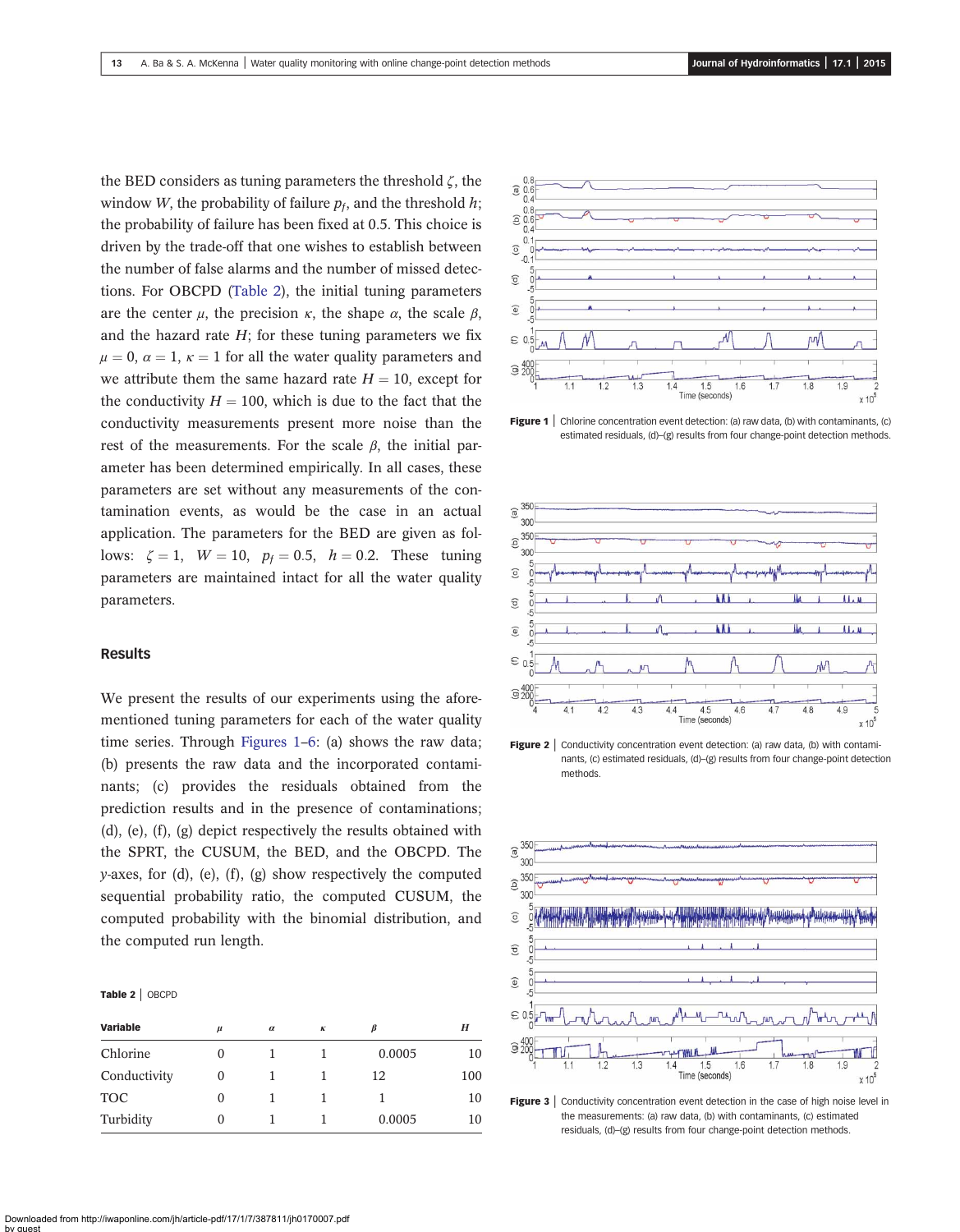<span id="page-7-0"></span>

**Figure 4** | TOC concentration event detection: (a) raw data, (b) with contaminants, (c) estimated residuals, (d)–(g) results from four change-point detection methods.



**Figure 5**  $\vert$  TOC concentration event detection in the presence of a high spike: (a) raw data, (b) with contaminants, (c) estimated residuals, (d)–(g) results from four change-point detection methods.



**Figure 6** Turbidity concentration event detection: (a) raw data, (b) with contaminants, (c) estimated residuals, (d)–(g) results from four change-point detection methods.

## Chlorine [mg/L]

The first result of this experiment is given by the residuals. As can be seen, the values of the residuals are low, and in the order of 0 for the mean, and this is valid for the presence or absence of contamination. Also, this result is valid when the chlorine measurement is in a steady state (constant mean) or transient stage (mean deviating from a constant value). The variance of the residual is also relatively low. This is an indication of the good performance of the forecast, where we analyzed approximately 9 days of data, but [Figure 1](#page-6-0) places emphasis on the interval  $(1.2 \times 10^5)$  in order to illustrate the different scenarios. The presence of contamination is declared whenever the sequential probability ratio and the CUSUM cross their thresholds. The values of the tuning parameters that have been used are given in [Tables 1](#page-5-0) and [2](#page-6-0). Throughout the figures, we observe that the four change-point detection algorithms react with different performances to the presence of contamination events. However, they also present a small delay to detections, due to the data buffering process necessary to construct the sequence of samples, in the context of SPRT and CUSUM. As this delay is mainly constant, it can be subtracted in real operations, if one is interested in determining the exact time at which the change-point occurred. As will be evidenced later, the OBCPD provides the best performance in terms of fewer missed detections and false positives for a certain category of contamination events. Moreover, the developed algorithms are able to detect contamination events, even when they occur simultaneously to the change in the background chlorine levels due to changes in network operation, except in some cases for the CUSUM test.

### Conductivity [μS/cm]

During this experiment, we used the same tuning parameters as those used for chlorine, except for the the OBCPD, where the scale  $\beta$  has been changed to 12 and the hazard rate  $H$  to 100. Experiments with conductivity show that the four change-point detection algorithms provide different performances in terms of contamination event detection. Particularly, the results obtained with the SPRT and the CUSUM do not outperform those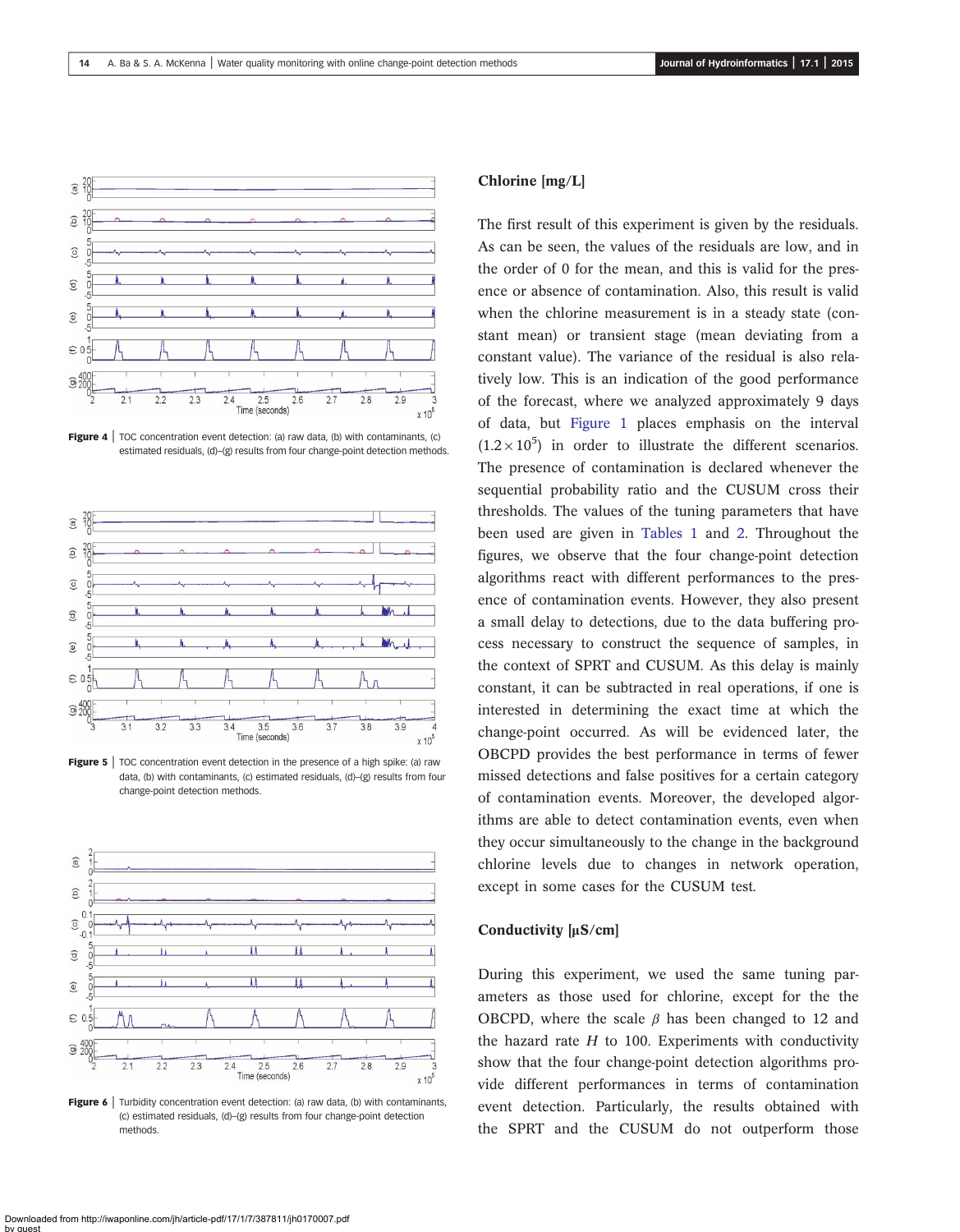given by the BED and the OBCPD, where OBCPD provides the best performances in terms of detection. However, these results are sensitive to the amount of noise in the data [\(Figure 2\)](#page-6-0). In [Figure 3](#page-6-0), we observe that the residuals exhibit a high level of noise, which is a consequence of the high level of noise in the conductivity measurement and in this interval of time, which impacts the change-point. In this high noise situation, all the change-point detection methods fail to provide good results, due to their difficulty in distinguishing normal changes from contamination events. However, after this interval of time, BED and OBCPD are able to detect the contaminations.

### Total organic carbon [mg/L]

The experiments with TOC have been conducted with the tuning parameters indicated in [Table 1.](#page-5-0) For OBCPD, the tuning parameters have been maintained intact as those used for chlorine except for the scale  $\beta = 1$ . The results presented here show a low level of noise in the computed residuals, which is also translated into the results of the change-point algorithms, where we observe that the four change-point algorithms react with good performances to the presence of contaminations [\(Figure 4](#page-7-0)). The large spikes in the background TOC [\(Figure 5,](#page-7-0) after  $3.8 \times 10^5$  s) create difficulties for all four change-point algorithms.

### Turbidity [NTU]

The results obtained with the turbidity data ([Figure 6\)](#page-7-0) show the sensitivity of the change-point detection methods to the contaminations. Note that during this experiment we used the same tuning parameters as those used for the experiment with the chlorine. Turbidity, similar to TOC, has very low variance in residuals. This causes SPRT and CUSUM to typically identify two changepoints, one at the start of event and one at the end. BED results continue to be relatively wide due to the longer time period chosen for the length of window W. OBCPD is the only method that only identifies a single change-point for each event.

### Performance evaluation

Here, we evaluate the performance of each of the presented change-point detection methods, by using the ROC curve. The ROC curve provides an efficient and comprehensive method to evaluate the accuracy of a change-point detection algorithm. Our metric for the performance evaluation is given by the FPR and the true positive rate (TPR); these two quantities allow us to determine the ROC curve. The FPR and FNR are respectively given by

$$
FPR = \frac{FP}{FP + TN},
$$

$$
FNR = \frac{FN}{FN + TP},
$$

where,

- True positive TP: occurs when the algorithm detects a change, and there is a change.
- False positive FP: corresponds to situations where the algorithm detects a change, whereas there is no change.
- False negative FN: occurs when the algorithm does not declare a change and there is a change, also known as missed detection.
- True negative TN: the algorithm does not declare a change and there is no change.

The quantities above are calculated at every time step. Next, we maintain the previously presented tuning parameters except  $E_{\text{max}}$  which is varied by a step of 1 for high strength events and by a step of 0.25 for low strength events. For OBCPD, since the run length increases as a slope in the absence of contamination, and drops to zero in the opposite case, it cannot be used as such for the ROC computation. Therefore, we compute the derivative of the run length and use its absolute value for the ROC computation. Also, we use the absolute value of the SPRT to compute the associated ROC. Next, the notation  $ROC<sub>x</sub>$  represents an ROC for a contamination strength equal to  $x$ .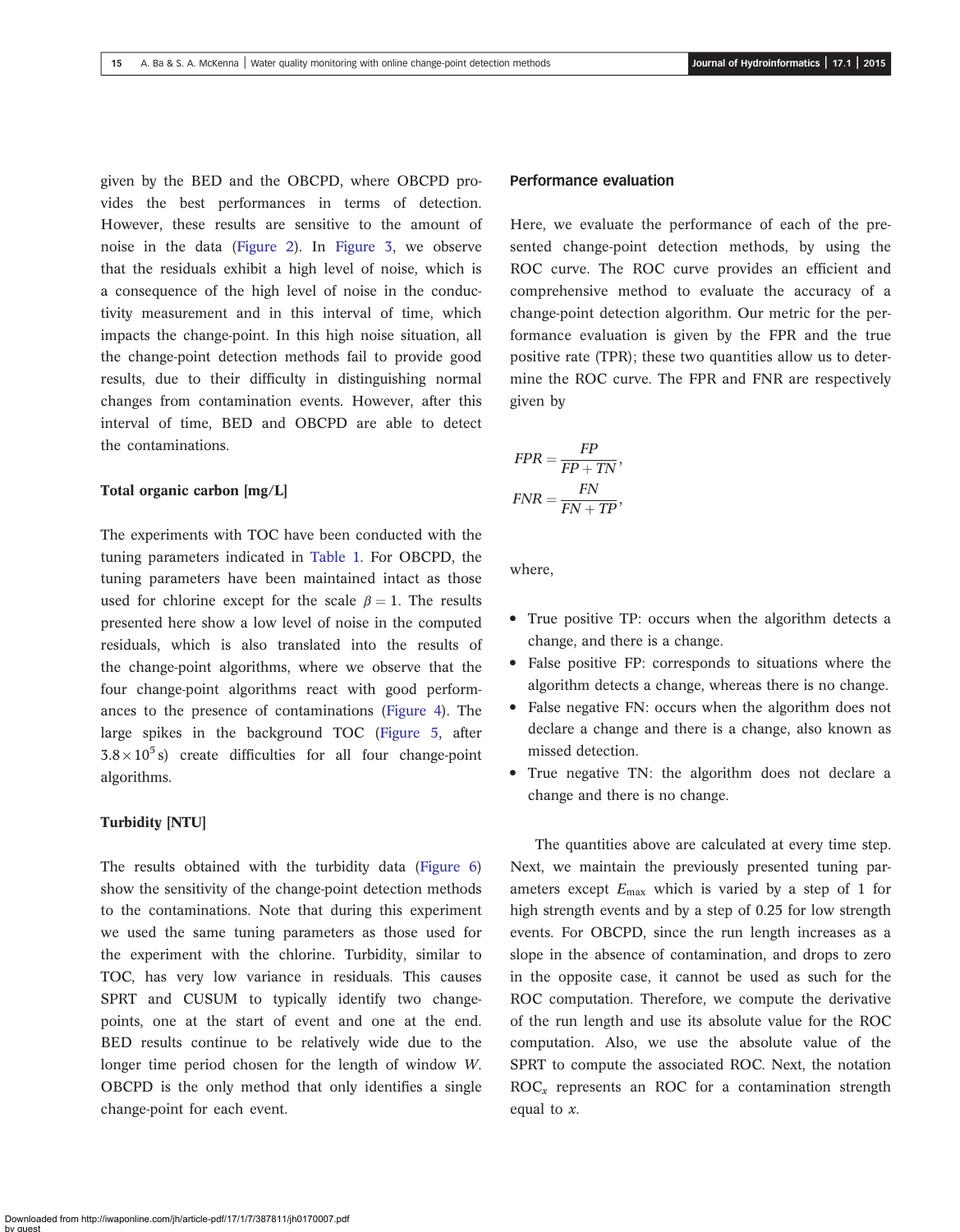| Table 3 True positive rate for FPR equal to 5% and for the chlorine |  |  |  |  |  |  |  |  |  |  |  |  |  |
|---------------------------------------------------------------------|--|--|--|--|--|--|--|--|--|--|--|--|--|
|---------------------------------------------------------------------|--|--|--|--|--|--|--|--|--|--|--|--|--|

| <b>SPRT</b> | <b>CUSUM</b> | <b>BED</b> | <b>OBCPD</b> |
|-------------|--------------|------------|--------------|
| 0.81        | 0.8          | 0.08       | 0.91         |
| 0.85        | 0.84         | 0.82       | 0.92         |
| 0.93        | 0.85         | 0.93       | 0.96         |
| 0.94        | 0.86         | 0.94       | 0.97         |
|             |              |            |              |

### High strength events

In this section we present ROC curves obtained for high strength events, and for both chlorine and turbidity.

### Performance evaluation for chlorine

Table 3 presents the ROC for the chlorine measurement and shows that at a 5% FPR, OBCPD provides the highest TPR value compared to the other change-point detection algorithms. Also, the result obtained with OBCPD shows a TPR equal to 97% for a contamination strength higher than or equal to 7. We observe that the performances of the four algorithms improve as we increase the strength of the contamination. Figure 7 presents the ROC curves corresponding to the cases where the contamination strength is equal to 5 (left) and 8 (right).

#### Performance evaluation for turbidity

Similarly to Table 3, for the turbidity measurement we observe that at a 5% FPR, the OBCPD provides the highest TPR value compared with the other change-point detection algorithms. [Figure 8](#page-10-0) presents the ROC curves corresponding to the cases where the contamination strength is equal to 5 (left) and 8 (right). ROC results for turbidity are generally lower than for chlorine, especially for SPRT and CUSUM. This is due to two change-points being identified for each event in the lower noise data as discussed in the 'Results' section. There, the second change-point (end event) is counted as a false positive.

### Low strength events

Here, we focus on the cases where the contamination strength is lower than or equal to 1, and for both chlorine and turbidity.

### Performance evaluation for chlorine

[Figure 9](#page-10-0) shows the results of the experiments where the previous tuning parameters are maintained. These ROC curves indicate that for a contamination strength lower than or equal to 0.75, the TPR becomes small, except for the results obtained with BED, for a FPR equal to 5% ([Table 4](#page-10-0)). BED introduces a delay into the change-point detection which causes an increase in the number of false positive time steps and a slower rise in the ROC curve. We summarize the results of our experiments in [Table 5](#page-10-0). [Figure 9](#page-10-0) presents the ROC curves corresponding to the cases where the contamination strength is equal to 0.5 (left) and 1 (right).



Figure 7 | ROC curves for chlorine and for high strength events.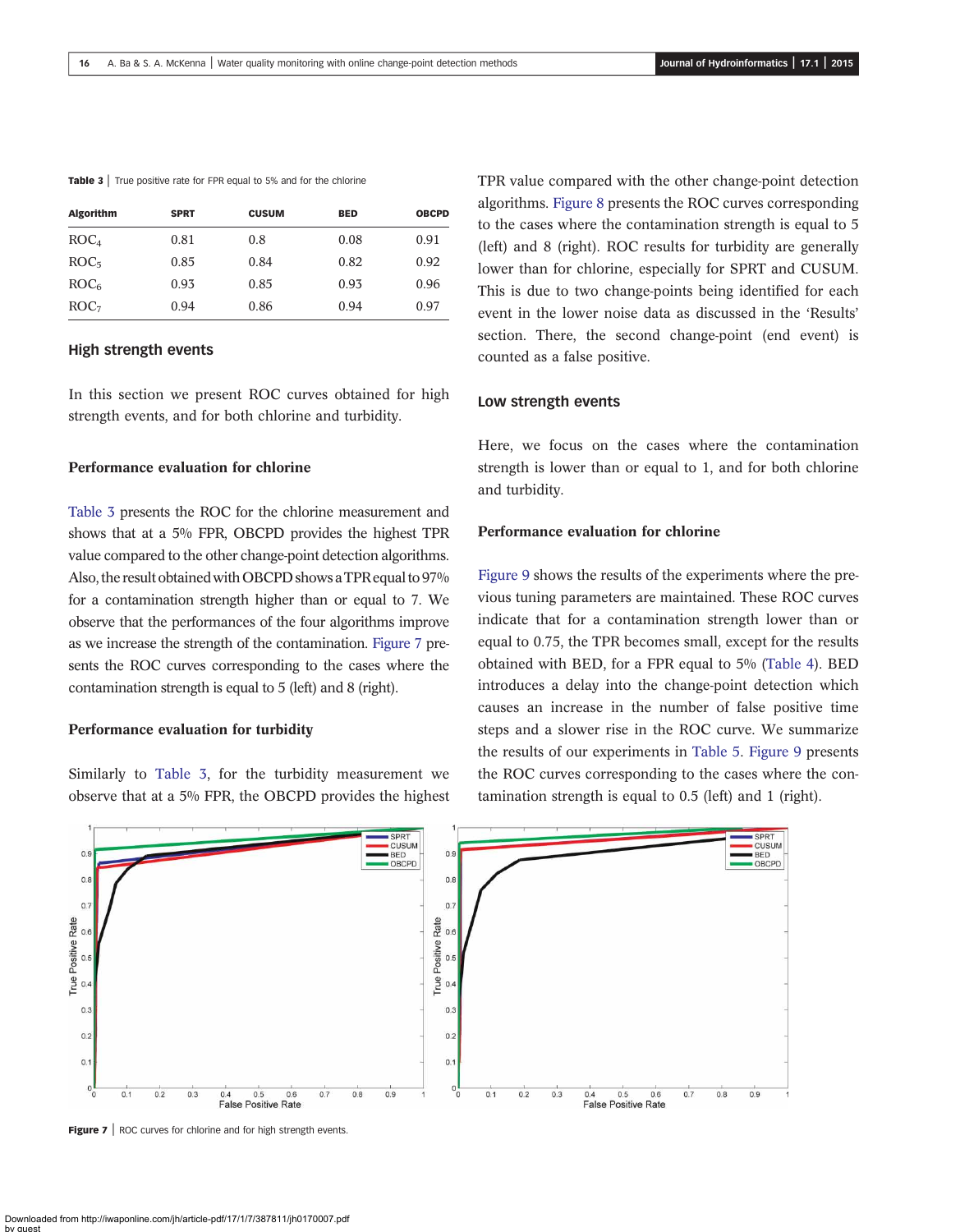<span id="page-10-0"></span>

Figure 8 | ROC curves for turbidity and for high strength events.



Figure 9 | ROC curves for chlorine and for low strength events.

Table 4 | True positive rate for FPR equal to 5% and for the turbidity

| <b>Algorithm</b> | <b>SPRT</b> | <b>CUSUM</b> | <b>BED</b> | <b>OBCPD</b> |
|------------------|-------------|--------------|------------|--------------|
| ROC <sub>4</sub> | 0.04        | 0.1          | 0.6        | 0.96         |
| ROC <sub>5</sub> | 0.72        | 0.72         | 0.7        | 0.98         |
| ROC <sub>6</sub> | 0.75        | 0.75         | 0.76       | 0.98         |
| ROC <sub>7</sub> | 0.76        | 0.76         | 0.77       | 0.99         |

# Performance evaluation for turbidity

Here, we present the performance evaluation for the turbidity at 5% of FPR for low strength events, lower than

|  | <b>Table 5</b> True positive rate for FPR equal to 5% and for the chlorine |  |  |  |  |
|--|----------------------------------------------------------------------------|--|--|--|--|
|--|----------------------------------------------------------------------------|--|--|--|--|

| <b>Algorithm</b>    | <b>SPRT</b> | <b>CUSUM</b> | <b>BED</b> | <b>OBCPD</b> |
|---------------------|-------------|--------------|------------|--------------|
| ROC <sub>0.25</sub> | 0.037       | 0.04         | 0.065      | 0.047        |
| ROC <sub>0.5</sub>  | 0.11        | 0.11         | 0.12       | 0.1          |
| ROC <sub>0.75</sub> | 0.79        | 0.81         | 0.03       | 0.15         |
| ROC <sub>1</sub>    | 0.81        | 0.82         | 0.02       | 0.78         |
|                     |             |              |            |              |

or equal to 1. SPRT and CUSUM are again penalized for two change-points at every event. [Figure 10](#page-11-0) presents the ROC curves corresponding to the cases where the contamination strength is equal to 0.5 (left) and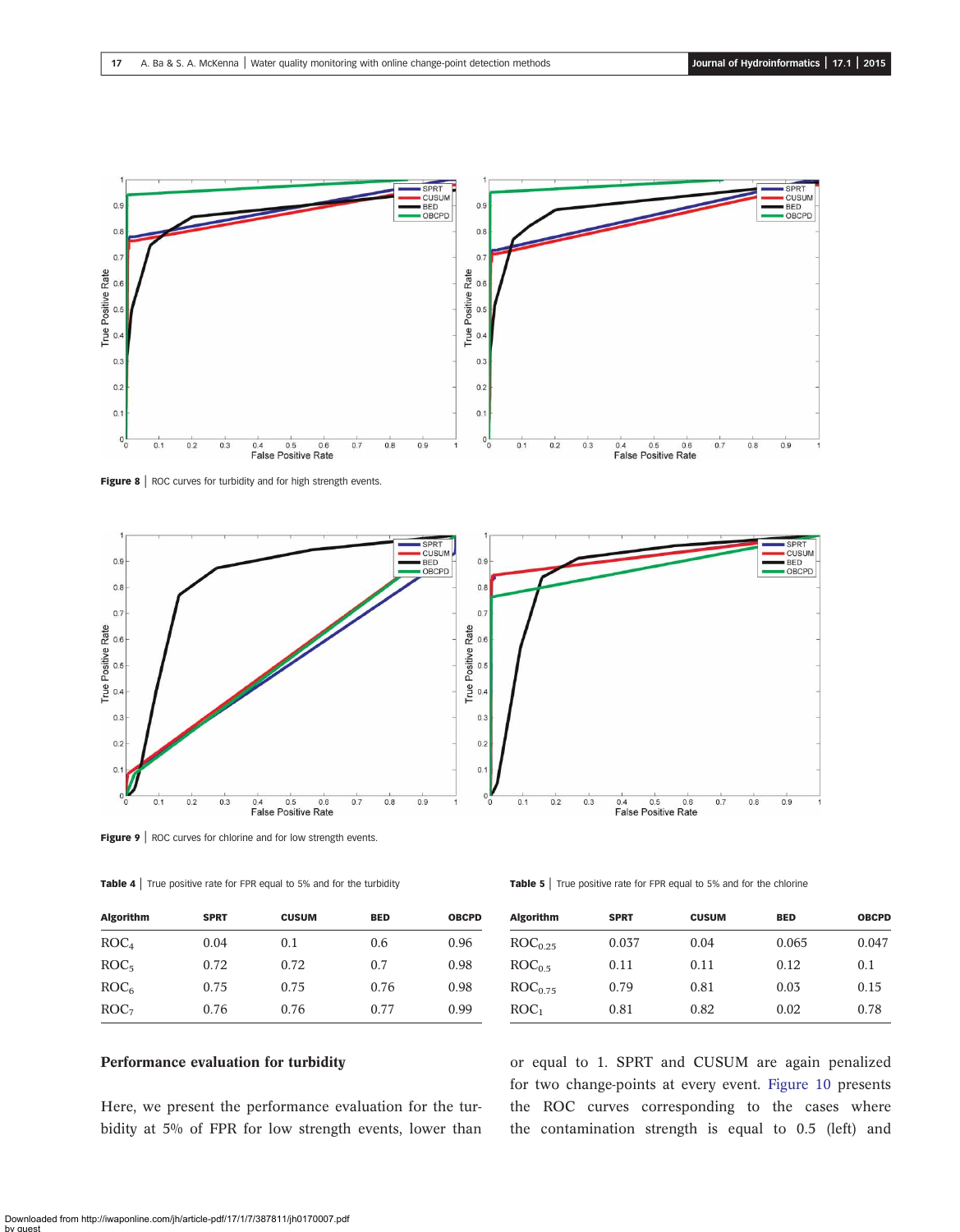<span id="page-11-0"></span>

Figure 10 | ROC curves for turbidity and for low strength events.

Table 6 True positive rate for FPR equal to 5% and for the turbidity

| <b>Algorithm</b>    | <b>SPRT</b> | <b>CUSUM</b> | <b>BED</b> | <b>OBCPD</b> |
|---------------------|-------------|--------------|------------|--------------|
| ROC <sub>0.25</sub> | 0.05        | 0.05         | 0.11       | 0.11         |
| ROC <sub>0.5</sub>  | 0.07        | 0.03         | 0.57       | 0.61         |
| ROC <sub>0.75</sub> | 0.1         | 0.06         | 0.58       | 0.63         |
| ROC <sub>1</sub>    | 0.13        | 0.09         | 0.59       | 0.65         |

1 (right). We summarize the results of our experiments in Table 6.

## CONCLUSIONS AND FUTURE WORK

This paper demonstrates the use of APA with an AR model for accurate predictions of water quality time series. We also introduce the use of OBCPD for water quality event detection. The OBCPD is compared with three other online algorithms using ROC calculations and demonstrates superior performance for events with large contamination strengths, whereas for smaller contamination strengths the best performances of the change-point detection methods are given by the frequentist methods. We observed, for example, for contamination strength equal to 0.75, the frequentist approaches, due to the fact that their tuning parameters calculated in the presence and in the absence of contamination are supposed to be known a priori, yield the best performance. The ROC curves associated with OBCPD, for the chlorine for instance, showed that the TPR is higher than 97% at the expense of a 5% FPR, and from a contamination strength equal to 7. This result is valid for the rest of the water quality time series examined here.

A reason for the good performances provided by OBCPD, for contamination strength overtaking 4, comes from its ability to combine Gaussian and Gamma distributions to efficiently predict the residuals of water quality time series data irrespective of their prior knowledge. A significant advantage of the OBCPD is that it is not necessary to set any threshold to detect changes. These two factors represent a crucial asset to water utility companies when designing online water quality monitoring approaches. Furthermore, our experiments demonstrated that the smallest detectable fault corresponds to the contamination strength being equal to 1 times the standard deviation of the recent data. This study highlights that water utility companies can consider each of the experimented algorithms, depending on the expected performances and the possibility to have access to the data a priori. For example, if the data are unavailable it is preferable to have recourse to OBCPD, whereas if the availability of the data allows determination of the descriptive statistics of the water quality time series a priori in the presence and in the absence of contamination, then the frequentist approaches represent the best alternatives. However, in practice, it is difficult to establish the characteristics of the contamination a priori. This suggests the use of OBCPD as the adequate solution.